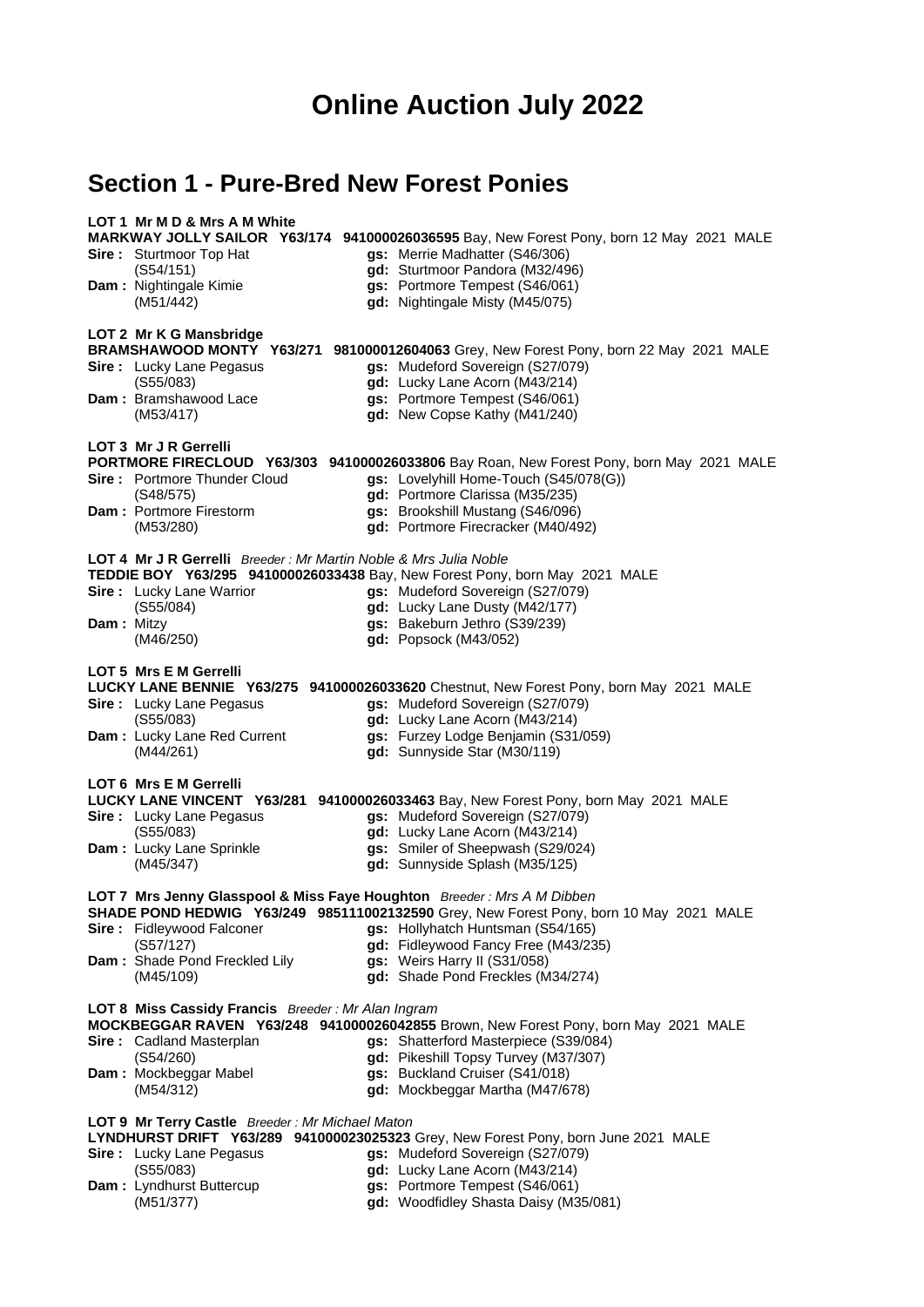| LOT 10 Messrs R & J Stride                                       | RUSHMOOR THRIFT M63/021 941000023025526 Bay, New Forest Pony, born May 2021 FEMALE                   |
|------------------------------------------------------------------|------------------------------------------------------------------------------------------------------|
| <b>Sire:</b> Rushmoor Dalesman                                   | gs: Bakeburn Benny (S45/042)                                                                         |
| (S57/150)                                                        | gd: Rushmoor Rose-Marie (M47/334)                                                                    |
| Dam: Rushmoor Cheap and Cheerful                                 | gs: Buckland Cruiser (S41/018)                                                                       |
| (M53/319)                                                        | gd: Rushmoor Cheerful (M41/027)                                                                      |
| <b>LOT 11 Mr Andrew Stride</b>                                   | HAZELHILL OREGANO M62/121 941000023026690 Grey, New Forest Pony, born 09 May 2020 FEMALE             |
| Sire: Cameron Luck of The Irish                                  | gs: Weirs Harry II (S31/058)                                                                         |
| (S56/070)                                                        | gd: Cameron Lucky Number (M36/327)                                                                   |
| Dam: Hazelhill Nutmeg II                                         | gs: Woodfidley Top Gun (S49/222)                                                                     |
| (M53/009)                                                        | gd: Nells Beauty (M43/416)                                                                           |
| <b>LOT 12 Miss Callie Hopkins</b>                                | PEACHES M62/119 941000023025493 Brown, New Forest Pony, born 19 May 2020 FEMALE                      |
| <b>Sire:</b> Mallards Wood Law and Order                         | gs: Peronne Palaver (S38/048)                                                                        |
| (S57/113)                                                        | gd: Teacake (M39/861)                                                                                |
| <b>Dam: Hazelhill Ash</b>                                        | gs: Lovelyhill Hendrix (S46/067)                                                                     |
| (M50/651)                                                        | gd: Nells Beauty (M43/416)                                                                           |
| <b>LOT 13 Mr James Gerrelli</b>                                  | BLAKESWATER SELINA M63/185 941000023025482 Black/Dark Grey, New Forest Pony, born 16 May 2021 FEMALE |
| Sire: Lucky Lane Pegasus                                         | gs: Mudeford Sovereign (S27/079)                                                                     |
| (S55/083)                                                        | gd: Lucky Lane Acorn (M43/214)                                                                       |
| Dam: Winky Grey                                                  | gs: Smiler of Sheepwash (S29/024)                                                                    |
| (M46/180)                                                        | gd: Lucky Lane Winky (M40/104)                                                                       |
| <b>LOT 14 Erika Dovey</b>                                        | YEWTREE HATS OFF Y63/168 941000026034346 Bay, New Forest Pony, born May 2021 GELD                    |
| Sire: Sturtmoor Top Hat                                          | gs: Merrie Madhatter (S46/306)                                                                       |
| (S54/151)                                                        | gd: Sturtmoor Pandora (M32/496)                                                                      |
| Dam: Hartford Fly Tipper<br>(M54/123)                            | gs: Skywalker (S45/051)                                                                              |
| (M54/123)                                                        | gd: Hartford Pammy (M45/181)                                                                         |
| LOT 15 Mr R G Mansbridge                                         | NEWCOPSE BLACKTHORN G57/145 952000000987876 Dark Brown., New Forest Pony, born May 2015 GELD         |
| Sire: Walhampton Scholars Farewell                               | gs: Kilncopse Black Label (S43/115)                                                                  |
| (S54/253)                                                        | gd: Fir Tree Bunty (M42/018)                                                                         |
| Dam: Newcopse Sovereign                                          | gs: Oakfield Lawrie (S24/056)                                                                        |
| (M43/127)                                                        | gd: New Copse Candy (M29/075)                                                                        |
| LOT 16 Mrs Jane Ripley Breeder: Ms Chris Rushforth & Ms Jo Smyth | CAMPION OBERON Y63/193 953010005359757 Bay, New Forest Pony, born 16 Apr 2021 GELD                   |
| Sire: Hollybrooke Duke                                           | gs: Hollybrooke Tinker (S48/040)                                                                     |
| (S53/012)                                                        | gd: Hollybrooke Debbie (M45/006)                                                                     |
| Dam: Buttslawn Libra                                             | gs: Furzley Magician (S42/174(G))                                                                    |
| (M48/223)                                                        | gd: Ashley Astral (M39/034)                                                                          |
| LOT 17 Mrs Sophie Green Breeder: Mr Alex Humble                  | LOVELYHILL POT LUCK G62/267 941000021335139 Bay, New Forest Pony, born 25 May 2020 GELD              |
| <b>Sire:</b> Cameron Luck of The Irish                           | gs: Weirs Harry II (S31/058)                                                                         |
| (S56/070)                                                        | gd: Cameron Lucky Number (M36/327)                                                                   |
| Dam: Blackwell Nightjar                                          | gs: Buckland Cruiser (S41/018)                                                                       |
| (M54/029)                                                        | gd: Busketts Sunflower (M50/510)                                                                     |
| <b>LOT 18 Dr Pamela Watt</b>                                     | WELHAM BOURDON Y61/205 900075000004528 Bay, New Forest Pony, born 12 May 2019 GELD                   |
| <b>Sire:</b> Ashley Sensation                                    | gs: Beechwood Comet (S23/076)                                                                        |
| (S45/149)                                                        | gd: Ashley Golden Sunshine (M31/532)                                                                 |
| <b>Dam: Blackwell Darkness</b>                                   | gs: Shadow VII (S38/062)                                                                             |
| (M42/236)                                                        | gd: Blackwell Cecilie (M25/452)                                                                      |
| <b>LOT 19 Dr Pamela Watt</b>                                     | WELHAM RAVEN Y63/132 953010005237798 Brown, New Forest Pony, born 04 June 2021 GELD                  |
| <b>Sire:</b> Ashley Sensation                                    | gs: Beechwood Comet (S23/076)                                                                        |
| (S45/149)                                                        | gd: Ashley Golden Sunshine (M31/532)                                                                 |
| Dam: Silverdeer Ellie                                            | gs: Monkshorn Trooper (S32/038)                                                                      |
| (M43/078)                                                        | gd: Amarillo April (M33/535)                                                                         |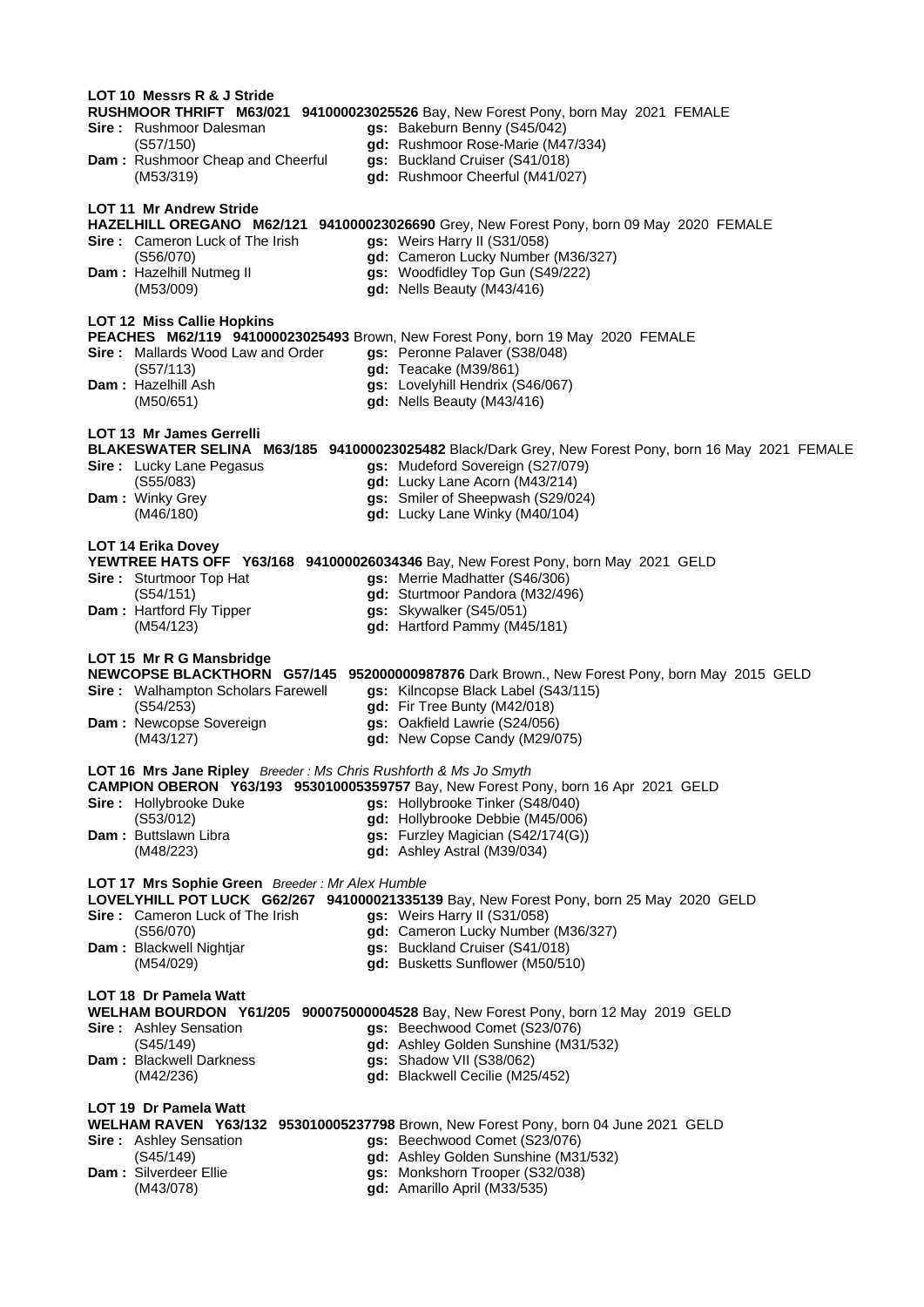| LOT 20 Mrs K M Adams                                               | WHITELADIES CAPTAIN TOM Y62/237 941000023019016 Brown, New Forest Pony, born 12 May 2020 GELD     |
|--------------------------------------------------------------------|---------------------------------------------------------------------------------------------------|
| Sire: Furzey Lodge Neil                                            | gs: Longwater Spitfire (S33/044(G))                                                               |
| (S39/050)                                                          | gd: Furzey Lodge Athlete (M35/079)                                                                |
| <b>Dam: Portmore Puffa</b>                                         | gs: Lovelyhill Gliding-High (S41/020)                                                             |
| (M47/475)                                                          | gd: Rockingham Sika (M39/078)                                                                     |
| LOT 21 Mr J R Gerrelli Breeder: Mr James Young & Trudy Nineham     | BROCK NORMANDY Y61/103 941000023026878 Chestnut, New Forest Pony, born 01 May 2019 GELD           |
| <b>Sire:</b> Sladeshill Blue Spark                                 | gs: Weirs Harry II (S31/058)                                                                      |
| (S55/078)                                                          | gd: Pink Fizz (M32/105)                                                                           |
| <b>Dam:</b> Brock Hyacinth                                         | gs: Moortown Nobby (S38/030)                                                                      |
| (M52/021)                                                          | gd: Brock Breeze (M35/610)                                                                        |
| LOT 22 Mr Simon & Mrs Shirley Young                                | BROCK BRAMLEY G55/153 986100000008695 Dark Brown., New Forest Pony, born 15 May 2013 GELD         |
| <b>Sire:</b> Lovelyhill Cranborne Heights                          | gs: Wayland Cranberry (S35/090)                                                                   |
| (S43/036)                                                          | gd: Yewtree On-High (M35/269)                                                                     |
| Dam: Brock Mermaid                                                 | gs: Beach Boy (S30/055)                                                                           |
| (M34/237)                                                          | gd: Brock Belantine (M24/134)                                                                     |
| LOT 23 Mr James Gerrelli                                           | BLAKESWATER NIGHTHAWK G63/101 941000023025546 Black, New Forest Pony, born 26 May 2020 GELD       |
| <b>Sire:</b> Sway Scrumpy Jack                                     | gs: Limekiln Survivor (S25/090)                                                                   |
| (S48/601)                                                          | gd: Belle Vue Daisy Chain (M46/514)                                                               |
| <b>Dam: Blazing Molly</b>                                          | gs: Buckland Cruiser (S41/018)                                                                    |
| (M48/188)                                                          | gd: Blazing Polly (M35/222)                                                                       |
| <b>LOT 24 Mr James Gerrelli</b>                                    | BLAKESWATER SAMURAI G62/112 941000023018992 Bay, New Forest Pony, born 26 May 2020 GELD           |
| <b>Sire:</b> Lucky Lane Pegasus                                    | gs: Mudeford Sovereign (S27/079)                                                                  |
| (S55/083)                                                          | gd: Lucky Lane Acorn (M43/214)                                                                    |
| Dam: Lucky Lane Sue                                                | gs: Pondhead Highlight (S29/060)                                                                  |
| (M42/182)                                                          | gd: Sunnyside Susan (M30/120)                                                                     |
| LOT 25 Miss Katie A Smith                                          | CANANDO SECRET WARRIOR G61/273 966000100845495 Bay, New Forest Pony, born June 2019 GELD          |
| <b>Sire:</b> Lucky Lane Warrior                                    | gs: Mudeford Sovereign (S27/079)                                                                  |
| (S55/084)                                                          | gd: Lucky Lane Dusty (M42/177)                                                                    |
| Dam: Canando Secret Star                                           | gs: Bakeburn Benny (S45/042)                                                                      |
| (M50/557)                                                          | gd: Mockbeggar Shining Star (M37/046)                                                             |
| LOT 26 Mr Andrew Napthine                                          | FERNYKNAP PANSHINE G61/192 941000023019056 Dark Bay, New Forest Pony, born 10 May 2019 GELD       |
| <b>Sire:</b> Pondhead Pan-Shine                                    | gs: Burnford Jester (S35/259)                                                                     |
| (S39/243)                                                          | gd: Pondhead Sweep (M26/196)                                                                      |
| Dam: Sandhole Pussy Willow                                         | gs: Limekiln Endeavour (S41/071)                                                                  |
| (M48/345)                                                          | gd: Mockbeggar Willow III (M33/504)                                                               |
| LOT 27 Mrs Donna Checkley Breeder: Mrs Wendy Gover Fromm           | NUTSCHULLYNG MICKEY FINN Y63/114 941000023025417 Dark Bay, New Forest Pony, born 26 Mar 2021 GELD |
| Sire: Nutschullyng River Dance                                     | gs: Moortown Nobby (S38/030)                                                                      |
| (S59/008)                                                          | gd: Springmoor Cindy (M39/080)                                                                    |
| Dam: Nutschullyng Beatrix                                          | gs: Hollybrooke Huckleberry (G50/048)                                                             |
| (M55/173)                                                          | $gd:$ Margorie (M51/244)                                                                          |
| LOT 28 Ms Alison Bennett Breeder: Mrs Charlotte Lines              | RIDLEY SERMON Y60/116 941000023026514 Light Bay, New Forest Pony, born May 2018 GELD              |
| <b>Sire:</b> Rushmoor Dalesman                                     | gs: Bakeburn Benny (S45/042)                                                                      |
| (S57/150)                                                          | gd: Rushmoor Rose-Marie (M47/334)                                                                 |
| Dam: Rushmoor Dartford Warbler                                     | gs: Brookshill Brumby (S46/095)                                                                   |
| (M52/157)                                                          | gd: Rushmoor Spyholms (M36/230)                                                                   |
| LOT 29 Ms Claire Welsh & Ms Gillian Welsh Breeder: Ms N J Stephens | WATERSLADE GOLDEN CLOUD G63/019 941000023021655 Palomino, New Forest Pony, born 21 May 2021 GELD  |
| <b>Sire: Thatchers Dun Roamin</b>                                  | gs: Lovelyhill High-Jack (S41/046)                                                                |
| (S47/040)                                                          | gd: FTJ's Rosina (M39/198)                                                                        |
| Dam: Waterslade Arabella                                           | gs: Moortown Nobby (S38/030)                                                                      |
| (M55/157)                                                          | gd: Kenita (M48/312)                                                                              |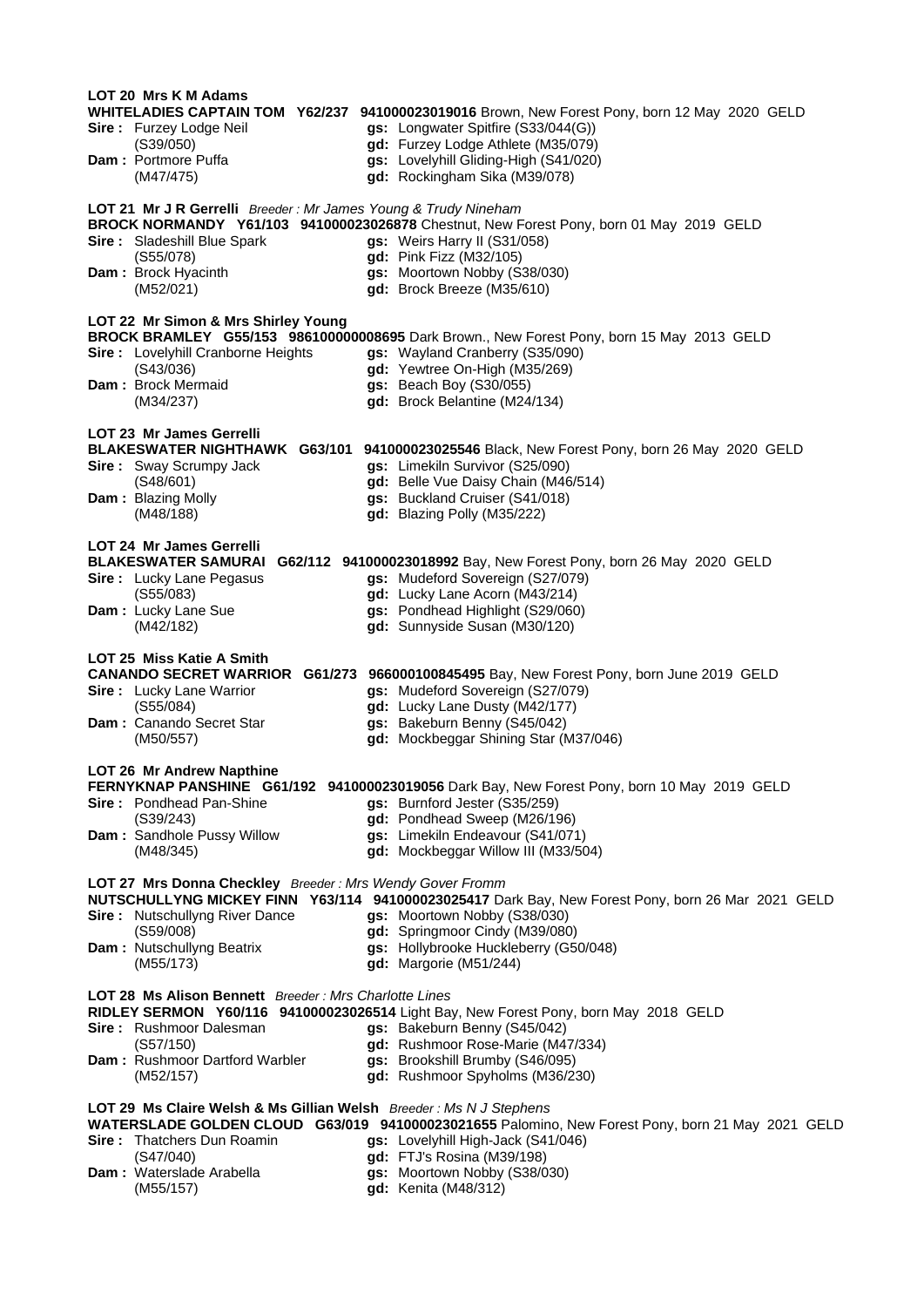**LOT 30 Mr D A Dibdin MILLERSFORD ELROY G61/283 941000023025418** Chestnut, New Forest Pony, born May 2019 GELD gs: Obershade Skylark (S35/170) (S45/051) **gd:** Candy Girl II (M34/220) **Dam :** Millersford Elycia **gs:** Rushmoor Playwright (S42/091) (M51/720) **gd:** Millersford Gayle (M42/189) **LOT 31 Miss Elycia Farnish** *Breeder : Mr Alan Ingram* **ROWHILL STARDUST G61/290 941000023025458** Blue Roan, New Forest Pony, born June 2019 GELD **Sire :** Skywalker **gs:** Obershade Skylark (S35/170) (S45/051) **gd:** Candy Girl II (M34/220) **Dam :** Rowhill Autumn **gs:** Portmore Thunder Cloud (S48/575)<br>(M54/307) **gd:** Powdermill Karen (M47/180) (M54/307) **gd:** Powdermill Karen (M47/180) **LOT 32 Mrs Elaine Coldridge Smith** *Breeder : Mrs Naomi J Duell* **JETSET JUPITER G60/160 900075000004238** Bay, New Forest Pony, born 26 May 2018 GELD **Sire :** Mallards Wood Apollo **gs:** Willoway Minstral (S39/037) (S54/245) **gd:** Mallards Wood Delphi (M49/257) **gs:** Smiler of Sheepwash (S29/024) (M44/107) **gd:** New Copse Smarty (M34/262) **LOT 33 Mackenzie Wilde** *Breeder : Mrs Marie Wilde* **PIPERSCOPSE TICK TOCK G58/006 900075000004499** Bay., New Forest Pony, born 14 May 2016 GELD **Sire :** Knavesash Gold Fever **gs:** Willoway Double Gold (S32/099) (S55/069) **gd:** Copper III (M33/051) **Dam :** Eaglehurst Cuckoo **gs:** Knightsway Billy Boy (S30/119) (M51/027) **gd:** Williford Willow Warbler (M39/844) **LOT 34 Miss Cassidy Francis** *Breeder : Mr Michael Maton* **LYNDHURST BLUE SKIES G62/232 276099200001296** Chestnut, New Forest Pony, born May 2020 GELD **Sire :** Brookshill Brumby **gs:** Brookshill Royal (S34/140) (S46/095) **gd:** Brookshill Copper (M41/477) **Dam :** Furzey Lodge Sky Pink **gs:** Obershade Skylark (S35/170) (M49/460) **gd:** Furzey Lodge Pink Gin (M37/364) **LOT 35 Mrs K M Adams WHITELADIES PRINCESS M62/231 941000023025120** Black, New Forest Pony, born 15 July 2020 FEMALE **Sire :** Furzey Lodge Neil **gs:** Longwater Spitfire (S33/044(G)) (S39/050) **gd:** Furzey Lodge Athlete (M35/079) **Dam :** Rowhill Romance **gs:** Bakeburn Jethro (S39/239) (M48/435) **gd:** Bishops Ditch Wild Thing (M39/934) **LOT 36 Mrs K M Adams WHITELADIES BUTTERCUP M62/232 941000023025113** Dark Bay, New Forest Pony, born 29 May 2020 FEMALE **Sire :** Furzey Lodge Neil **gs:** Longwater Spitfire (S33/044(G)) (S39/050) **gd:** Furzey Lodge Athlete (M35/079) **Dam :** Whiteladies Wilma **gs:** Knightsway Billy Boy (S30/119) (M51/180) **gd:** Curacao II (M31/060) **LOT 37 Mrs K M Adams WHITELADIES VICTORY M62/235 941000023019043** Bay, New Forest Pony, born 11 May 2020 FEMALE **Sire :** Furzey Lodge Neil **gs:** Longwater Spitfire (S33/044(G)) (S39/050) **gd:** Furzey Lodge Athlete (M35/079) **gs:** Ashley Golden Wonder (S36/016) (M50/367) **gd:** Obershade Charm (M46/177) **LOT 38 Ms Stephanie Davies** *Breeder : Miss Lauren L Maton* **FURZEY LODGE KATE M61/201 941000023026959** Bay, New Forest Pony, born May 2019 FEMALE **Sire :** Burley Fiction **gs:** Wayland Cranberry (S35/090) (S58/003) **gd:** Burley Fantasy (M35/431) **gs:** Royal Oak Ron (S37/062) (M44/271) **gd:** Amarillo Annie (M33/536) **LOT 39 Mr Alan Ingram** *Breeder : Mr R J Bessant* **OBERSHADE PEPPER M61/184 941000026039494** Bay, New Forest Pony, born May 2019 FEMALE **Sire :** Obershade Skylark **gs:** Clayhill Nighthawk (S04810) (S35/170) **gd:** Obershade Lucky Charm (M34/296) **Dam :** Janesmoor Blusher Beau **gs:** Priory Pipalong (S42/084(G)) (M49/345) **gd:** Dolly XXVI (M42/044)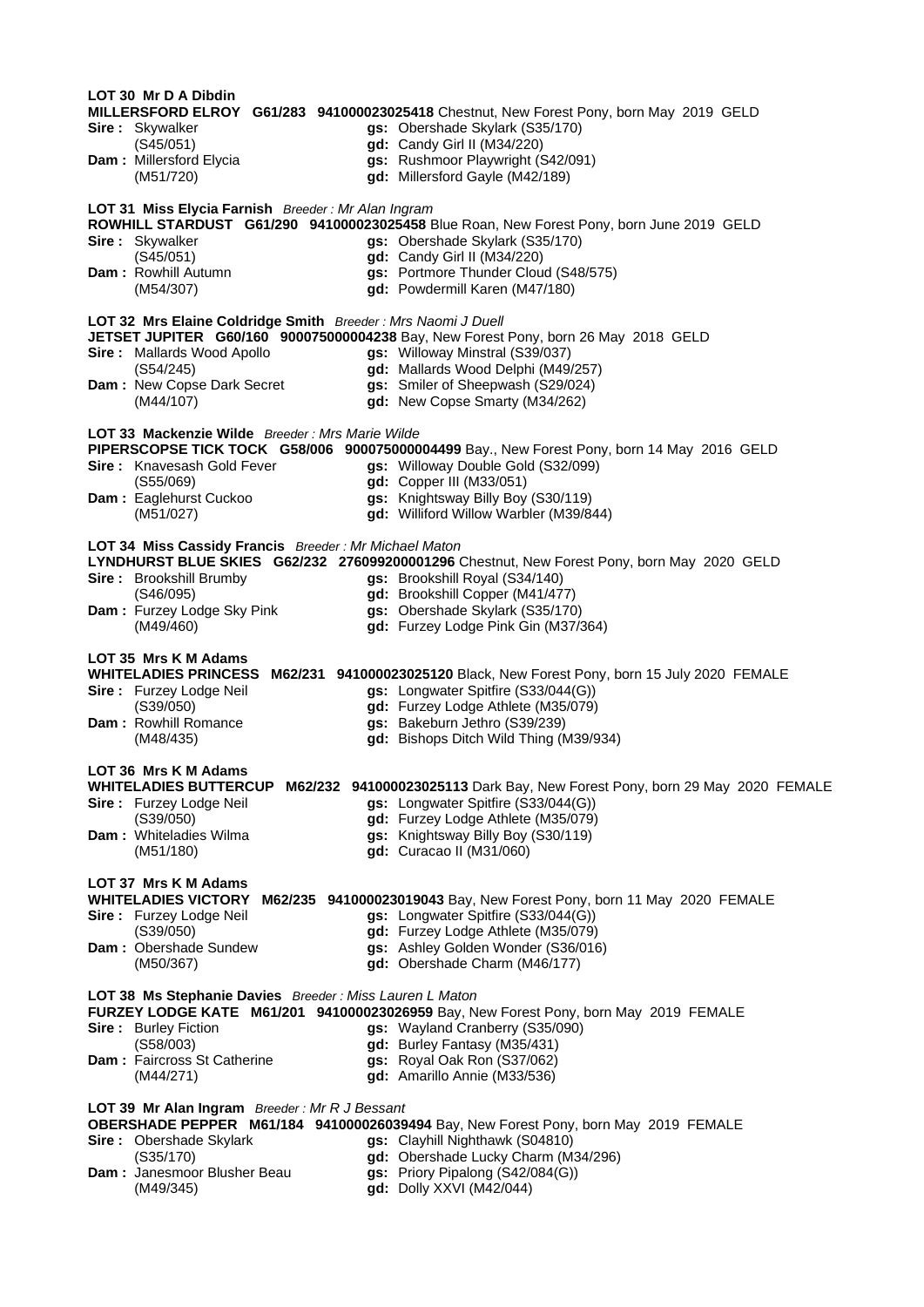| LOT 40 Mr William Ingram Breeder: Ms Laura Bow                | KENNELSFARM MERRYLEGS M60/244 941000026038012 Bay, New Forest Pony, born 20 May 2018 FEMALE      |
|---------------------------------------------------------------|--------------------------------------------------------------------------------------------------|
| Sire: Red Delight                                             | gs: Brookshill Brumby (S46/095)                                                                  |
| (S52/001)                                                     | gd: Marydore Ruby (M47/675)                                                                      |
| Dam: Lucky Lane Daisy II                                      | gs: Matley Crusader (S41/079)                                                                    |
| (M50/184)                                                     | gd: Lucky Lane Jenny II (M45/095)                                                                |
| LOT 41 Mrs Cathy Stride                                       | MOONSHINE ZIGGIE M61/345 991003000251533 Dark Bay, New Forest Pony, born May 2019 FEMALE         |
| <b>Sire:</b> Mallards Wood Law and Order                      | gs: Peronne Palaver (S38/048)                                                                    |
| (S57/113)                                                     | gd: Teacake (M39/861)                                                                            |
| <b>Dam: Moonshine Blossom</b>                                 | gs: Knightsway Billy Boy (S30/119)                                                               |
| (M47/289)                                                     | gd: Robins Bush Dot (AM758)                                                                      |
| LOT 42 Miss Cath Harrison                                     | ABBEYBROOK VIVACIOUS M62/258 900075000035558 Bay, New Forest Pony, born 13 June 2020 FEMALE      |
| <b>Sire:</b> Bunkers Bertie                                   | gs: Knavesash Gold Fever (S55/069)                                                               |
| (S58/131)                                                     | gd: Ellie May (M46/179)                                                                          |
| Dam: Farriers Fingermouse                                     | gs: Farriers Finger Print (S39/055)                                                              |
| (M50/345)                                                     | gd: Farriers Firelight (M37/126)                                                                 |
| LOT 43 Mrs Karen Smith Breeder: Mr James Napthine             | SANDHOLE APPLE M61/112 941000023019291 Bay, New Forest Pony, born May 2019 FEMALE                |
| Sire: Fidleywood Falconer                                     | gs: Hollyhatch Huntsman (S54/165)                                                                |
| (S57/127)                                                     | gd: Fidleywood Fancy Free (M43/235)                                                              |
| Dam: Sandhole Augusta                                         | gs: Oke Dene President (S48/423)                                                                 |
| (M58/186)                                                     | gd: Sandhole Bramble (M46/568)                                                                   |
| LOT 44 Ms Fiona Dymond                                        | HENDERSON JUNIPER BERRY M62/268 941000023025465 Brown, New Forest Pony, born 20 June 2020 FEMALE |
| Sire: Cameron Luck of The Irish                               | gs: Weirs Harry II (S31/058)                                                                     |
| (S56/070)                                                     | gd: Cameron Lucky Number (M36/327)                                                               |
| Dam: Ashdene Pam II                                           | gs: Moortown Nobby (S38/030)                                                                     |
| (M47/362)                                                     | gd: Ashdene Pam (M42/183)                                                                        |
| LOT 45 Mr Simon & Mrs Shirley Young                           | FARRIERS FEMME FATALE M52/268 981000002950971 Bay., born 13 June 2010 FEMALE                     |
| Sire: Hanmer Wizard                                           | gs: Farriers Finger Print (S39/055)                                                              |
| (S47/429)                                                     | gd: Brock Halloween (M40/077)                                                                    |
| Dam: Farriers Flower Girl                                     | gs: Peveril Peter Piper (S21/093)                                                                |
| (M38/108)                                                     | gd: Wainsford Wistaria (M20/263)                                                                 |
| LOT 46 Mr Simon & Mrs Shirley Young                           | FARRIERS SWAN SONG M53/161 981000004338385 Dark Brown., born 05 June 2011 FEMALE                 |
| Sire: Hanmer Wizard                                           | gs: Farriers Finger Print (S39/055)                                                              |
| (S47/429)                                                     | gd: Brock Halloween (M40/077)                                                                    |
| Dam: Farriers Flower Girl                                     | gs: Peveril Peter Piper (S21/093)                                                                |
| (M38/108)                                                     | gd: Wainsford Wistaria (M20/263)                                                                 |
| <b>LOT 47 Miss Martine Reeves</b>                             | FARRIERS TOUCH OF GOLD M57/130 986100000194252 Bay., New Forest Pony, born 04 May 2015 FEMALE    |
| Sire: Willoway Double Gold                                    | gs: Willoway Piper's Gold (S26/013)                                                              |
| (S32/099)                                                     | gd: Obermill Clover (M22/340)                                                                    |
| Dam: Farriers Firelight                                       | gs: Farriers New Flame (S32/064)                                                                 |
| (M37/126)                                                     | gd: Honey IX (M20/022)                                                                           |
| LOT 48 Mr James & Mrs Rachel Gerrelli                         | BLAKESWATER GRACE M57/127 986100000212219 Dark Bay., New Forest Pony, born 16 July 2015 FEMALE   |
| <b>Sire:</b> Lucky Lane Rollo                                 | gs: Furzey Lodge Zennica (S40/149)                                                               |
| (S49/105)                                                     | gd: Sunnyside Sandra (M34/281)                                                                   |
| Dam: Burnt House Lane Valerie                                 | gs: Dainty Lad (S35/245)                                                                         |
| (M41/494)                                                     | gd: English Rose (M30/327)                                                                       |
| LOT 49 Mrs Karen Corr Breeder: Mrs S Kilford & Miss J Haskell | FURZLEY VANITY FAIRE M59/006 900075000004511 Bay., New Forest Pony, born 15 Apr 2017 FEMALE      |
| <b>Sire:</b> Wayland Cranberry                                | gs: Katric Capers (S04199)                                                                       |
| (S35/090)                                                     | gd: Esdaile Holly Berry (M20/176)                                                                |
| Dam: Furzley Serenaide                                        | gs: Luckington Sportaide (S28/047)                                                               |
| (M43/411)                                                     | gd: Sophia (M31/339)                                                                             |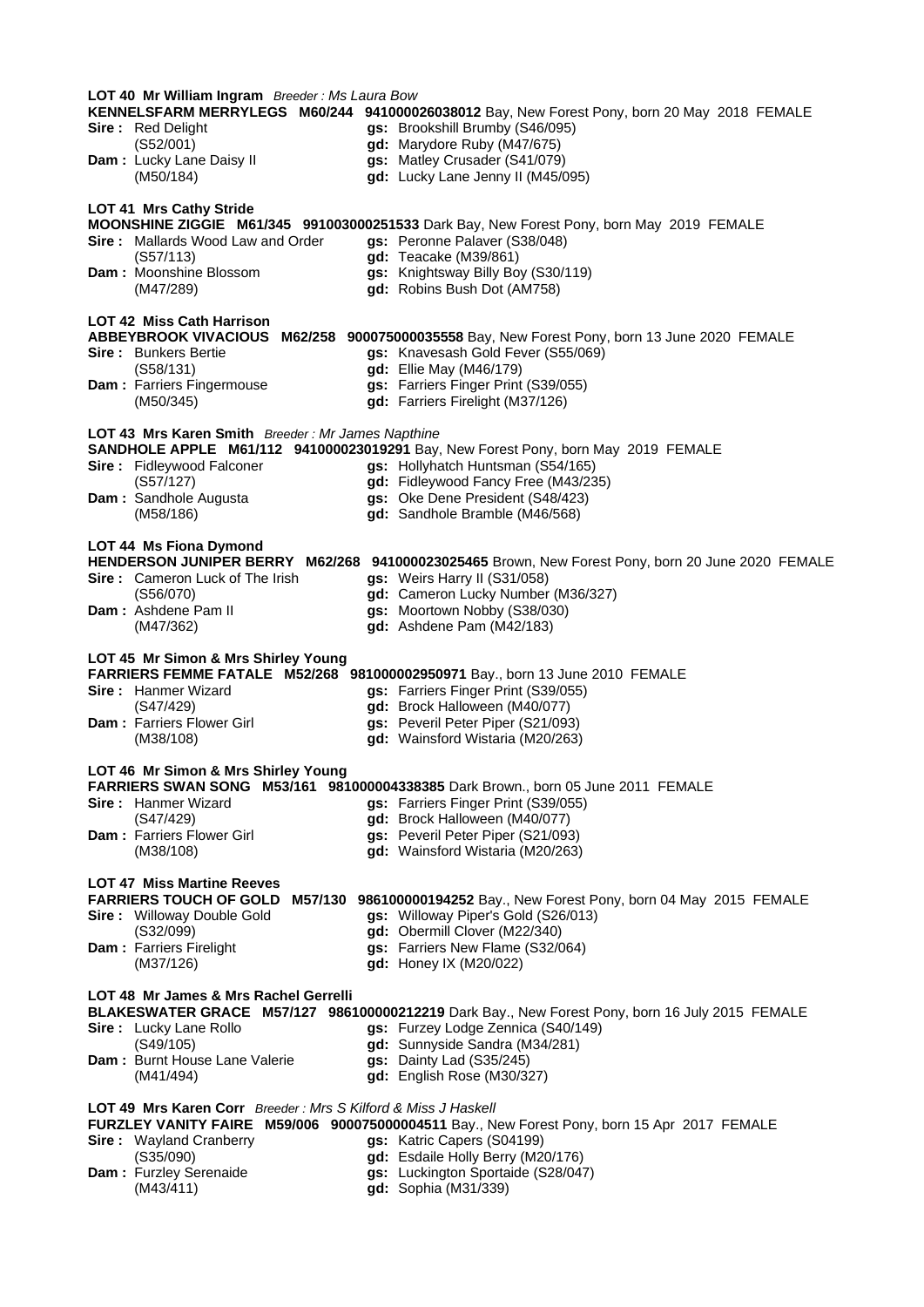|                                                                                 | LOT 50 Mr James Young & Trudy Nineham                                                                                        |
|---------------------------------------------------------------------------------|------------------------------------------------------------------------------------------------------------------------------|
| Sire: Buckland Dragonslayer                                                     | BROCK KATRINA II M55/033 981000006323980 Brown., New Forest Pony, born May 2013 FEMALE<br>gs: Bakeburn Benjamin (S28/085)    |
| (S34/041)                                                                       | gd: Monkshorn Raven (M25/247)                                                                                                |
| Dam: Brock Bridesmaid                                                           | gs: Brock Buccaneer (S27/033)                                                                                                |
| (M50/260)                                                                       | gd: Brock Beulah (M47/210)                                                                                                   |
| LOT 51 Heather Dunning                                                          |                                                                                                                              |
|                                                                                 | BLAKESWATER CELEBRATION M60/136 941000023026659 Brown, New Forest Pony, born 28 May 2018 FEMALE                              |
| <b>Sire:</b> Blakeswater Quantum Solace<br>(S57/107)                            | gs: Applewitch Pure Magic (S34/105)<br>gd: Holmesley Lightfoot (M39/859)                                                     |
| Dam: Blakeswater Eastern Elsa                                                   | gs: Brookshill Brumby (S46/095)                                                                                              |
| (M53/191)                                                                       | gd: Springmoor Ella (M39/590)                                                                                                |
| <b>LOT 52 Ms Jenni Cavanna</b> Breeder: Mr Michael Maton                        |                                                                                                                              |
|                                                                                 | LYNDHURST BLUE LILLY M59/192 900075000003931 Grey., New Forest Pony, born 06 May 2017 FEMALE                                 |
| <b>Sire:</b> Woodfidley Top Gun                                                 | gs: Burley Dunedin (G45/144)                                                                                                 |
| (S49/222)<br>Dam: Lyndhurst Lilly                                               | gd: Fir Tree Little Gracie (M40/292)<br>gs: Burley Dunedin (G45/144)                                                         |
| (M48/625)                                                                       | gd: Darkwater Lavender Blue (M37/378)                                                                                        |
|                                                                                 |                                                                                                                              |
| <b>LOT 53 Mrs Janet Botting</b>                                                 | MIGHELLS DITTANY M60/139 985111001466899 Brown, New Forest Pony, born 25 June 2018 FEMALE                                    |
| <b>Sire: Peronne Notorious</b>                                                  | gs: Moortown Nobby (S38/030)                                                                                                 |
| (S52/296)                                                                       | gd: Peronne Precocious (M47/013)                                                                                             |
| Dam : Priory Clove<br>(M42/117)                                                 | gs: Priory Firelight II (S39/143)<br>gd: Priory Pommander II (M32/431)                                                       |
|                                                                                 |                                                                                                                              |
|                                                                                 |                                                                                                                              |
| <b>Section 3 - Part-Bred New Forest Ponies</b>                                  |                                                                                                                              |
| <b>LOT 54 Mr Terry Castle</b>                                                   |                                                                                                                              |
|                                                                                 | NEW BRIDGE BERTIE PB2863 941000023025405 Dark Bay, Part Bred NF, born May 2021 MALE                                          |
| Sire: Bunny II                                                                  | gs: Bransgore Sovereign II (S33/144)                                                                                         |
| (S51/382)<br>Dam: Unknown                                                       | <b>gd:</b> Lilly III (M36/475)                                                                                               |
|                                                                                 |                                                                                                                              |
| LOT 55 Miss Martine Harding Breeder: Mr Mark Ferrett                            |                                                                                                                              |
| Sire: Buckland Skyline                                                          | STONEYFORD TIC TAC PB2830 941000026034276 Bay and White, Part Bred NF, born Mar 2021 MALE<br>gs: Obershade Skylark (S35/170) |
| (S56/079)                                                                       | gd: Buckland Eclipse (M49/308)                                                                                               |
| Dam: Unknown                                                                    |                                                                                                                              |
| <b>LOT 56 Miss Lucy Cranton</b>                                                 |                                                                                                                              |
| HAREPATH LIONEL PB2861 981000012596903 Bay, Part Bred NF, born 01 May 2021 MALE |                                                                                                                              |
| Sire: Lucky Lane Pegasus                                                        |                                                                                                                              |
|                                                                                 | gs: Mudeford Sovereign (S27/079)                                                                                             |
| (S55/083)                                                                       | gd: Lucky Lane Acorn (M43/214)                                                                                               |
| Dam: Jade (826049000019822)                                                     |                                                                                                                              |
| <b>LOT 57 Mr Mark Ferrett</b>                                                   |                                                                                                                              |
|                                                                                 | STONEYFORD STARBURST PB2845 941000026033743 Bay, Part Bred NF, born Apr 2021 FEMALE                                          |
| Sire: Buckland Skyline<br>(S56/079)                                             | gs: Obershade Skylark (S35/170)<br>gd: Buckland Eclipse (M49/308)                                                            |
| <b>Dam:</b> Unknown                                                             |                                                                                                                              |
|                                                                                 |                                                                                                                              |
| LOT 58 Ms Gemma Maughan Breeder: Mr Daniel Rangecroft                           |                                                                                                                              |
|                                                                                 | LONGDOWN DILLON PB2804 941000023018944 Chestnut, Part Bred NF, born Aug 2020 MALE                                            |
| <b>Sire:</b> Wootton Hawthorn<br>(S48/126)                                      | gs: Farriers New Flame (S32/064)<br>gd: Wootton Cherry (M32/473)                                                             |
| Dam: Sandhole Sapphire                                                          | gs: Pondhead Pan-Shine (S39/243)                                                                                             |
| (PB1650)                                                                        | gd: Fernyknap Saffron (FXM340)                                                                                               |
| LOT 59 Dr Pamela Watt                                                           |                                                                                                                              |
|                                                                                 | WELHAM ROULETTE PB2659 900075000004526 Skewbald, Part Bred NF, born 24 June 2019 MALE                                        |
| <b>Sire:</b> Ashley Sensation<br>(S45/149)                                      | gs: Beechwood Comet (S23/076)<br>gd: Ashley Golden Sunshine (M31/532)                                                        |